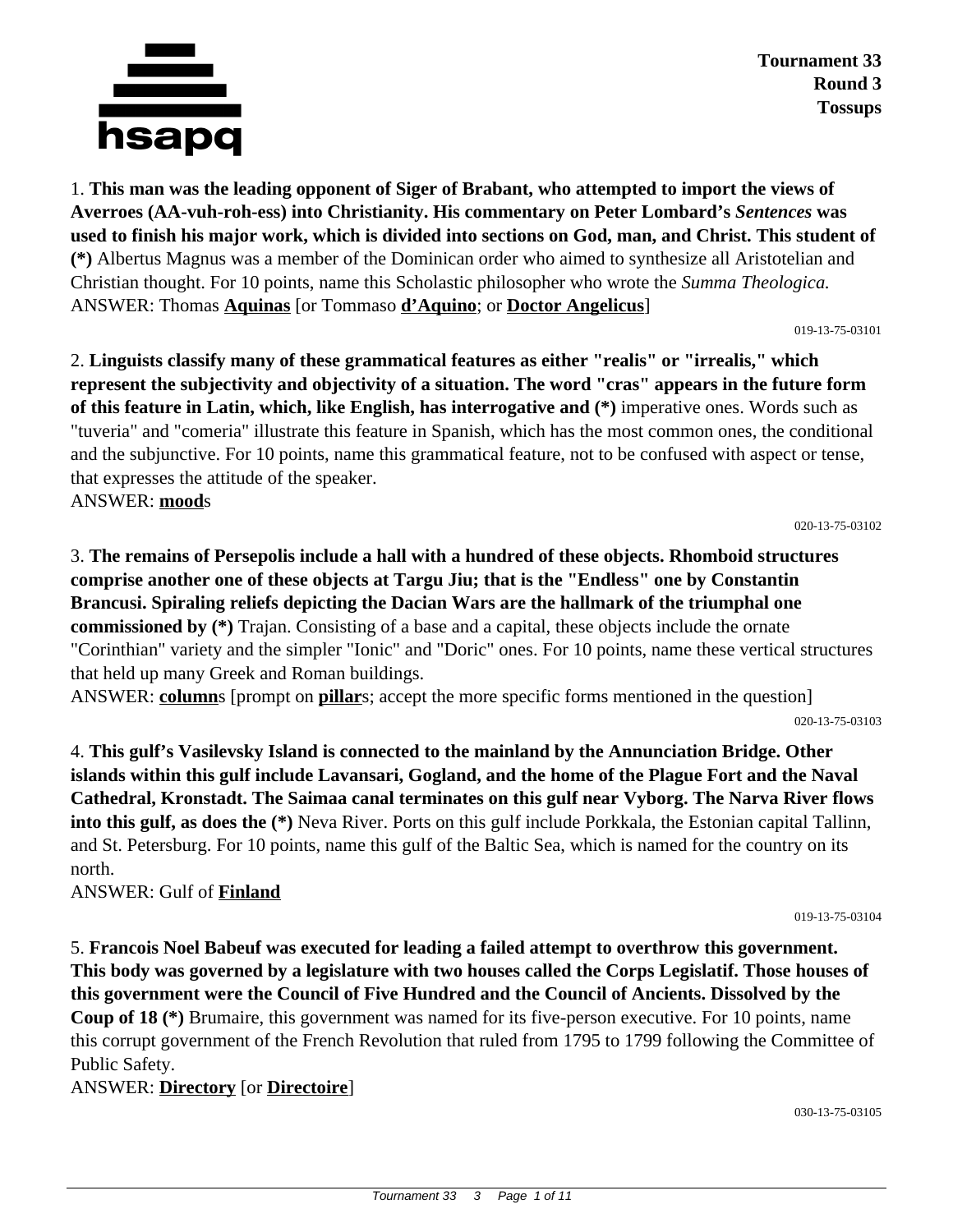6. **He's not Archimedes, but this man is the namesake of the polar graph "r equals the square root of theta"; that is his namesake parabolic spiral. One statement named for this man is the basis of the RSA encryption scheme. The Taniyama-Shimura Conjecture was used by Andrew Wiles to prove another theorem by this man; that theorem states that there are no integers a, b, and c such that (\*)** a to the n plus b to the n equals c to the n" when n is an integer greater than two. For 10 points, identify this Frenchman known for his Little and Last theorems. ANSWER: Pierre de **Fermat**

189-13-75-03106

7. **One character in this novel dreams about a dead bird in a cage. Another of its characters is fatally bitten by a snake after giving birth to the protagonist's son. The main character of this novel practices business with Kamaswami and falls in love with the courtesan (\*)** Kamala. The ferryman Vasudeva teaches the title character of this novel the Way of the River, which is imparted to Govinda. For 10 points, name this novel about a Brahmin's son seeking enlightenment, by Hermann Hesse. ANSWER: *Siddhartha*

192-13-75-03107

8. **Brunner's glands secrete this substance in the small intestine. Its main components are large glycoproteins that are rich in oligosaccharides.** *H. pylori* **causes disease by secreting molecules that break down this substance. Produced by goblet cells, this substance is pushed along by cilia, which are found on (\*)** epithelial cells. This substance, which is overproduced in cystic fibrosis, traps pathogens and can clog the airway during infections. For 10 points, name this thick, yellowish substance expelled from the body when coughing or blowing your nose.

ANSWER: **mucus** [prompt on **phlegm**; prompt on **sputum**]

140-13-75-03108

9. **People hanged for this event included William Drummond. This event saw attacks on the friendly Pamunkey tribe as well as the Susquehanock by members of the Occaneechi tribe. John Ingram took over leadership of this event after the original leader died of dysentery. This event saw the burning of the city of (\*)** Jamestown. Occurring due to growing sentiment against the governor for his inaction against Indian raids, for 10 points, name this rebellion against the rule of William Berkeley in Virginia in 1676. ANSWER: Nathaniel **Bacon**'s Rebellion

201-13-75-03109

10. **This character demands "ocular proof" from a figure he says "hadst been better have been born a dog than answer my waked wrath." His gift to his wife is taken by Emilia, whose husband utilizes that handkerchief for his own ends. Near the end of the play, this character laments, "I (\*)** kissed thee ere I killed thee." This man angers a subordinate for promoting Michael Cassio instead of him. He smothers his wife, Desdemona, having been manipulated by Iago. For 10 points, name this Shakespearean title character, the Moor of Venice. ANSWER: **Othello**

052-13-75-03110

11. **This hero joins Alexander the Great and Julius Caesar in the classical triad of the medieval "Nine Worthies." He scores one kill after Euphorbus and Apollo inflict prior wounds. This father of baby Astyanax (uh-STY-ah-nax) throws a spear through seven layers of an eight-ply shield while dueling Ajax the Greater. This killer of (\*)** Patroclus had his dead body tied to a chariot and dragged along the ground in the *Iliad*. For 10 points, name this husband of Andromache and son of Priam, a Trojan champion killed by Achilles. ANSWER: **Hector**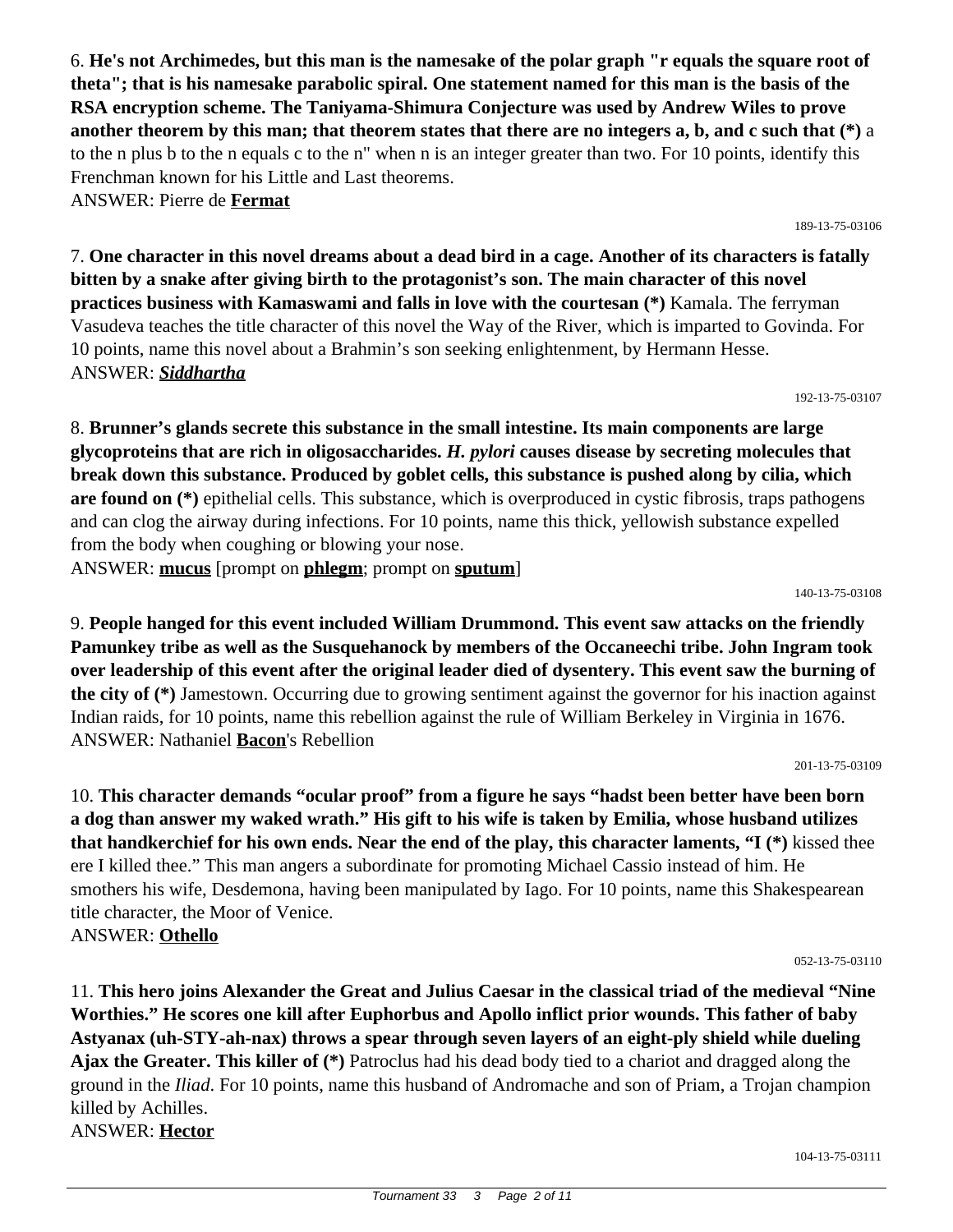12. **This composer was inspired by an ode written by Alphonse de Lamartine for his piece** *Les Preludes,* **an example of the symphonic poem, a form he invented. This composer depicted a will o' the wisp in his piece "Feux follets," (foe-foe-LAY) which, along with "Mazeppa," is found in a collection of twelve pieces. He also composed a set of nineteen difficult solo pieces, including the (\*)** "Rakoczi (ruh KOE skee) March," which were influenced by the folk music of his homeland. For 10 points, name this virtuoso pianist who wrote the *Transcendental Etudes* and the *Hungarian Rhapsodies.* ANSWER: Franz **Liszt**

13. **This man recently remarked that his political opponents accuse him of "everything except being gay and stealing money" from his people. He was previously involved in controversy surrounding Karima El Mahroug, or "Ruby the Heartstealer." This billionaire, known for his (\*)** "bunga bunga" parties, controls the majority of his country's television broadcasts. This man's decision to pull parliamentary support prompted Mario Monti's resignation. For 10 points, identify this three-time Italian prime minister.

ANSWER: Silvio **Berlusconi**

14. **One prime minister from this political party secured his re-election by literally delivering speeches from soapboxes in a campaign against Neil Kinnock. Another prime minister from this party suffered a scandal when Soviet diplomat Eugene Ivanov was found to be having an affair with Christine Keeler, who was simultaneously seeing Secretary of War (\*)** John Profumo. For 10 points, name this British political party of Harold MacMillan and John Major, as well as of Major's predecessor, Margaret Thatcher.

ANSWER: **Conservative** and Unionist Party of the United Kingdom [or **Tory**; or **Tories**]

019-13-75-03114

189-13-75-03113

15. **One model of this phenomenon was verified by Jean Perrin. Studies of this phenomenon revealed a relationship between the diffusion constant and mobility, Boltzmann's constant, and temperature. That relation is named after Einstein because it was first found in the second of his (\*)** *Annus Mirabilis* papers. This phenomenon was first observed in pollen grains moving through water. For 10 points, name this random motion of particles suspended in a fluid, which is named for a Scottish botanist. ANSWER: **Brownian motion**

014-13-75-03115

16. **One of this author's novels follows the complex relationship between Amsel and Matem. Another of his novels is narrated by Pilenz and concerns Joachim Mahlke. He created a character who uses his voice to shatter glass and steal things from shops after refusing to continue (\*)** growing at the age of three. This man included *Dog Years* and *Cat and Mouse* in his *Danzig Trilogy.* For 10 points, identify this German novelist who wrote about Oskar Matzerath in *The Tin Drum*. ANSWER: Gunter Wilhelm **Grass**

189-13-75-03116

189-13-75-03117

17. **In one portion of this pathway, transketolase removes two carbons from one compound to yield erythrose-4-phosphate, and aldolase converts two compounds into sedheptulose-1, 7-bisphosphate. One portion of this pathway produces five molecules of G3P. Sometimes partially named for (\*)** Andrew Benson, this pathway utilizes the most abundant protein on earth as a catalyst, and it takes place in the stroma of chloroplasts. For 10 points, identify this pathway which utilizes rubisco and follows the light-dependent reactions of photosynthesis.

ANSWER: **Calvin**-Benson-Bassham Cycle [prompt on **dark** reactions]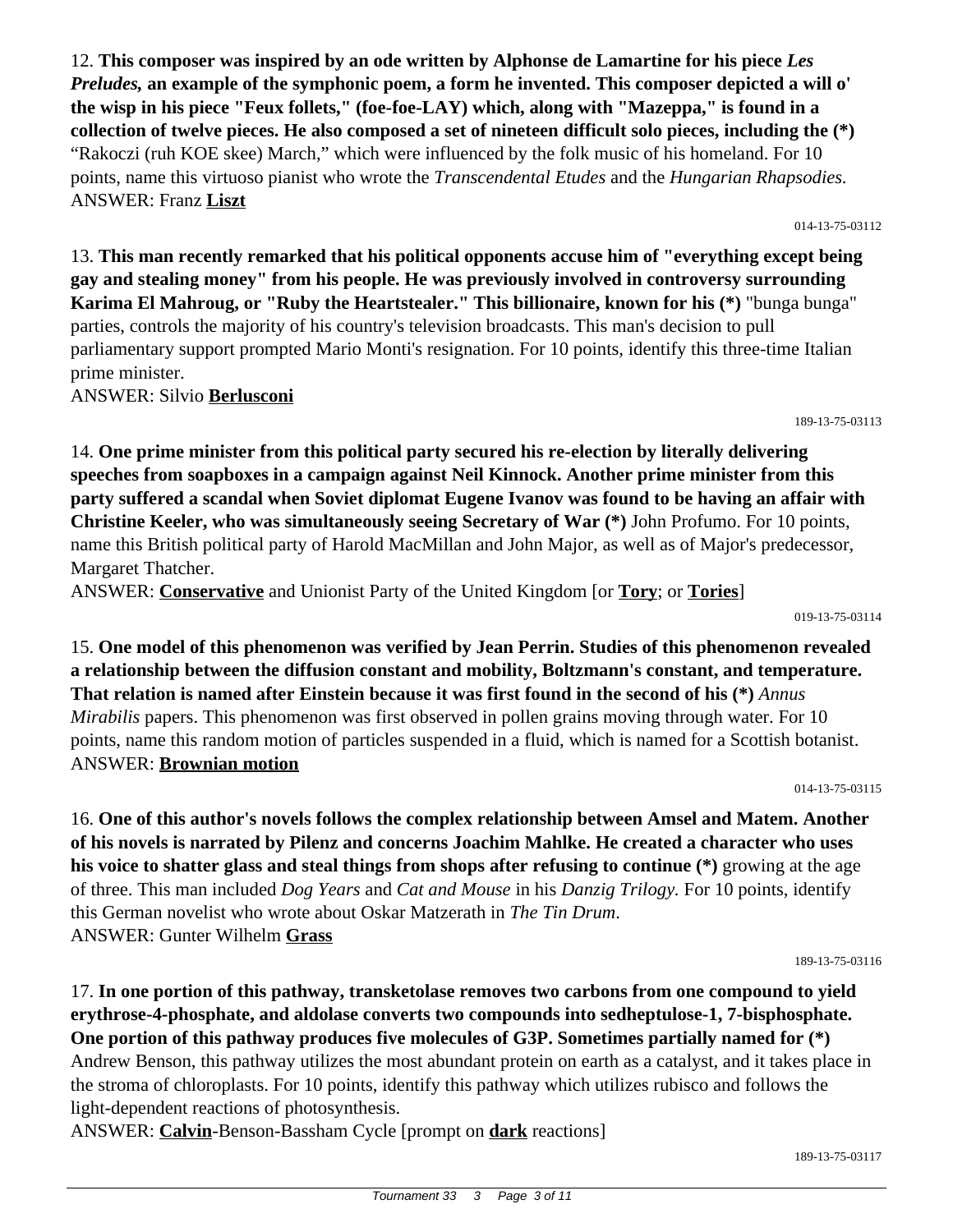18. **This ruler's men burned forests as part of the punishing "Harrowing of the North." He faced the "Revolt of the Earls" that was squelched by the warrior bishop Odo. This man's son was known as "Rufus" and was killed in a hunting accident in the New Forest. He ordered a survey of landholdings called the Domesday (DOOMS-day) Book. This man was crowned king of England after a victory depicted in the (\*)** Bayeux Tapestry; that battle was over Harold Godwinson in 1066. For 10 points, name this Norman ruler who won the Battle of Hastings.

ANSWER: **William I** [or **William the Conqueror**; or **William the Bastard**; or **William II of Normandy**; or **Guillaume le Conquerant**; or **Guillaume le Batard**; prompt on **William**]

19. **One character in this work quotes Baudelaire while talking to the prostitute Fat Violet. Another character constantly refers to her hatred of the foghorn which recurs in this play. The author of this semi-autobiographical play did not allow it to be performed in his lifetime, although he posthumously won the Pulitzer Prize for it. The members of the central family include the tubercular (\*)** Edmund, who is the son of the former actor James and the morphine-addicted Mary. For 10 points, name this play about the Tyrone family, by Eugene O'Neill.

ANSWER: *Long Day's Journey into Night*

20. **On the bottom of this painting, a large muscular man stands at the edge of a boat holding up an oar. A group at the top right corner of this painting clutches a large column. Daniele da Volterra, the so-called "breeches painter," censored the genitalia in this painting, whose artist included a self-portrait of himself in the form of (\*)** flayed skin held by St. Bartholomew. A characteristically intense depiction of Christ appears at the center of this work, which takes up an entire wall in the Sistine Chapel. For 10 points, identify this depiction of the end of times, created by Michelangelo. ANSWER: *The Last Judgment*

21. **This man wrote a short story in which May Bartram is kept distant by John Marcher and a novel about the marriageable Nanda Brookenham. This author of "Beast in the Jungle" and** *The Awkward Age* **wrote of an expatriate who falls ill in the Colosseum with Roman fever and another who is torn between Caspar Goodwood and Gilbert Osmond. This creator of (\*)** Daisy Miller and Isabel Archer wrote of a governess protecting Miles and Flora from ghosts. For 10 points, name this American novelist of *The Portrait of a Lady* and *The Turn of the Screw.* ANSWER: Henry **James**

104-13-75-03121

22. **This quantity is the time derivative of angular velocity. In rotational equilibrium, this quantity sums to zero. It is equal to the angular acceleration multiplied by the moment of inertia, which is the rotational analog of mass. Calculating this quantity makes notable use of the (\*)** right-hand rule, since it is the cross-product of the position vector and force vector. For 10 points, identify this rotational analog of force, which causes a rotational acceleration of a body about an axis. ANSWER: **torque**

066-13-75-03122

189-13-75-03120

192-13-75-03119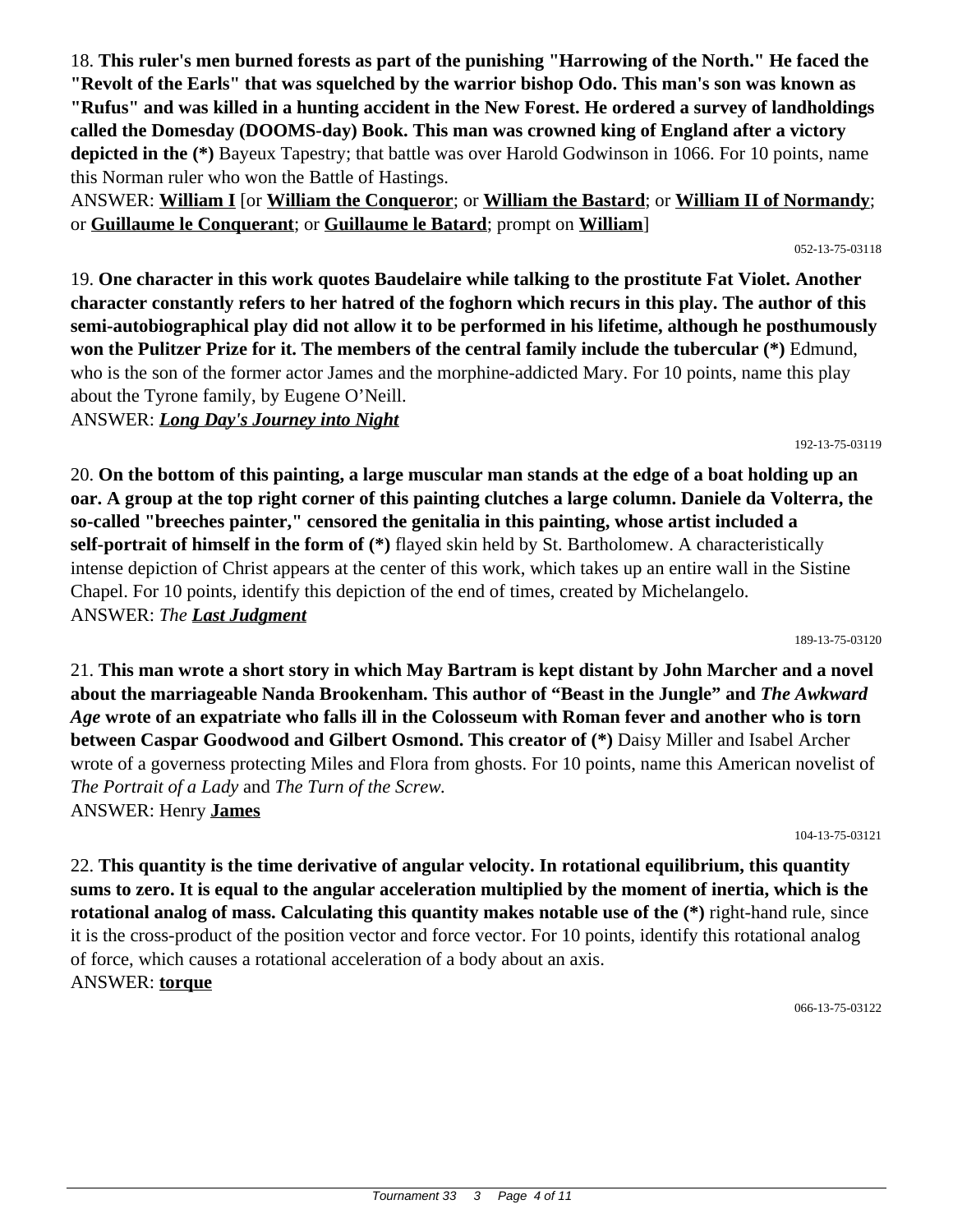23. **Until being forced to resign the post, this man worked as a customs collector in New York City with the support of Roscoe Conkling. As President, this man signed the Chinese Exclusion Act. This President's administration also saw the passage of a law demanding that federal employees be appointed on the basis of merit. That 1883 law, the (\*)** Pendleton Civil Service Act, followed Charles Guiteau's assassination of this man's predecessor. For 10 points, name this man who ascended to the presidency after the death of James Garfield. ANSWER: Chester Alan **Arthur**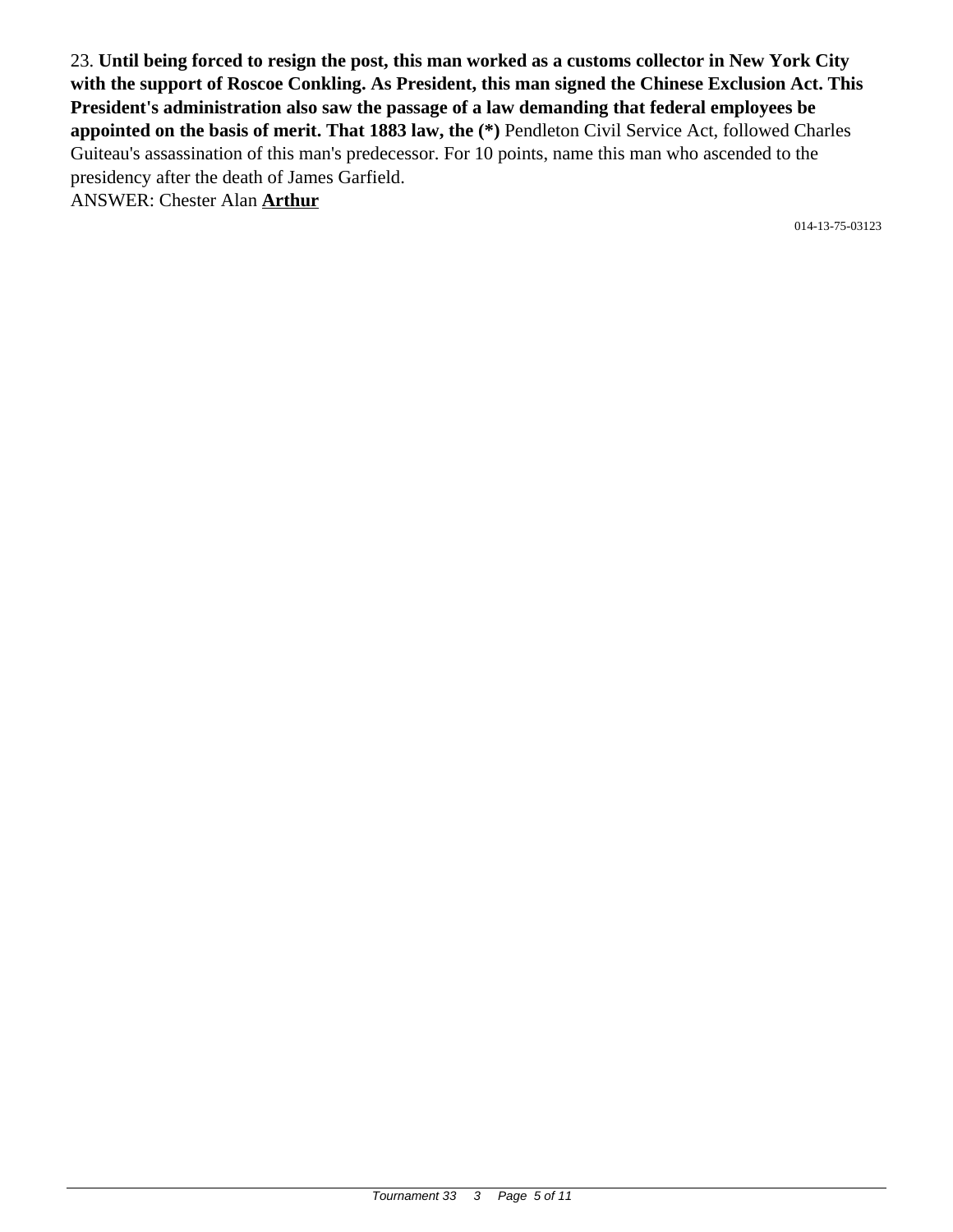

1. This monarch established Stanislaw Poniatowski on the Polish throne. For 10 points each:

[10] Name this enlightened despot, an empress of Russia who conquered Crimea and romanced people like Grigory Orlov.

ANSWER: **Catherine the Great** [or **Catherine II** of Russia; or **Yekaterina Alekseyevna**; or **Yekaterina Velikaya**; or **Sophie Frederike Auguste**; prompt on **Catherine**]

[10] Catherine the Great came to power shortly before the assassination of this unpopular husband of hers. ANSWER: **Peter III** of Russia [or **Pyotr Fyodorovich**; or Karl Peter **Ulrich**; prompt on **Peter**]

[10] This favorite of Catherine the Great aided in the annexation of Crimea and served as governor of the southern territories. He was the namesake of a "battleship" that suffered a mutiny in the 1905 revolution. ANSWER: Grigory Aleksandrovich **Potemkin**

192-13-75-03201

2. Two characters in this work are drunkards named Trinculo and Stephano. For 10 points each:

[10] Name this Shakespeare play in which Prospero conjures up the title storm so that his brother, who usurped his throne, crashes on an island.

#### ANSWER: *The Tempest*

[10] In *The Tempest,* this daughter of Prospero falls in love with Ferdinand. Caliban had earlier tried to rape her.

#### ANSWER: **Miranda**

[10] Near the end of the play, Miranda meets all the other characters and famously exclaims this sentence. Prospero simply replies, "'Tis new to thee."

#### ANSWER: "**O brave new world, that has such people in't!**"

192-13-75-03202

3. The third movement of this work is titled "Scene in the Fields." For 10 points each:

[10] Identify this symphony whose final movements are titled "March to the Scaffold" and "Dream of a Witches' Sabbath." The composer of this work also composed *Harold in Italy*.

#### ANSWER: *Symphonie Fantastique*

[10] *Symphonie Fantstique* was composed by this French composer. His operatic works include *Les Troyens* and *Benvenuto Cellini*.

#### ANSWER: Hector **Berlioz**

[10] This instrument is used in the idée fixe theme in the "March to the Scaffold" movement, as well as in an idée fixe as a "vulgar dance tune" played in C in the "Dream of a Witches' Sabbath" movement. ANSWER: **clarinet**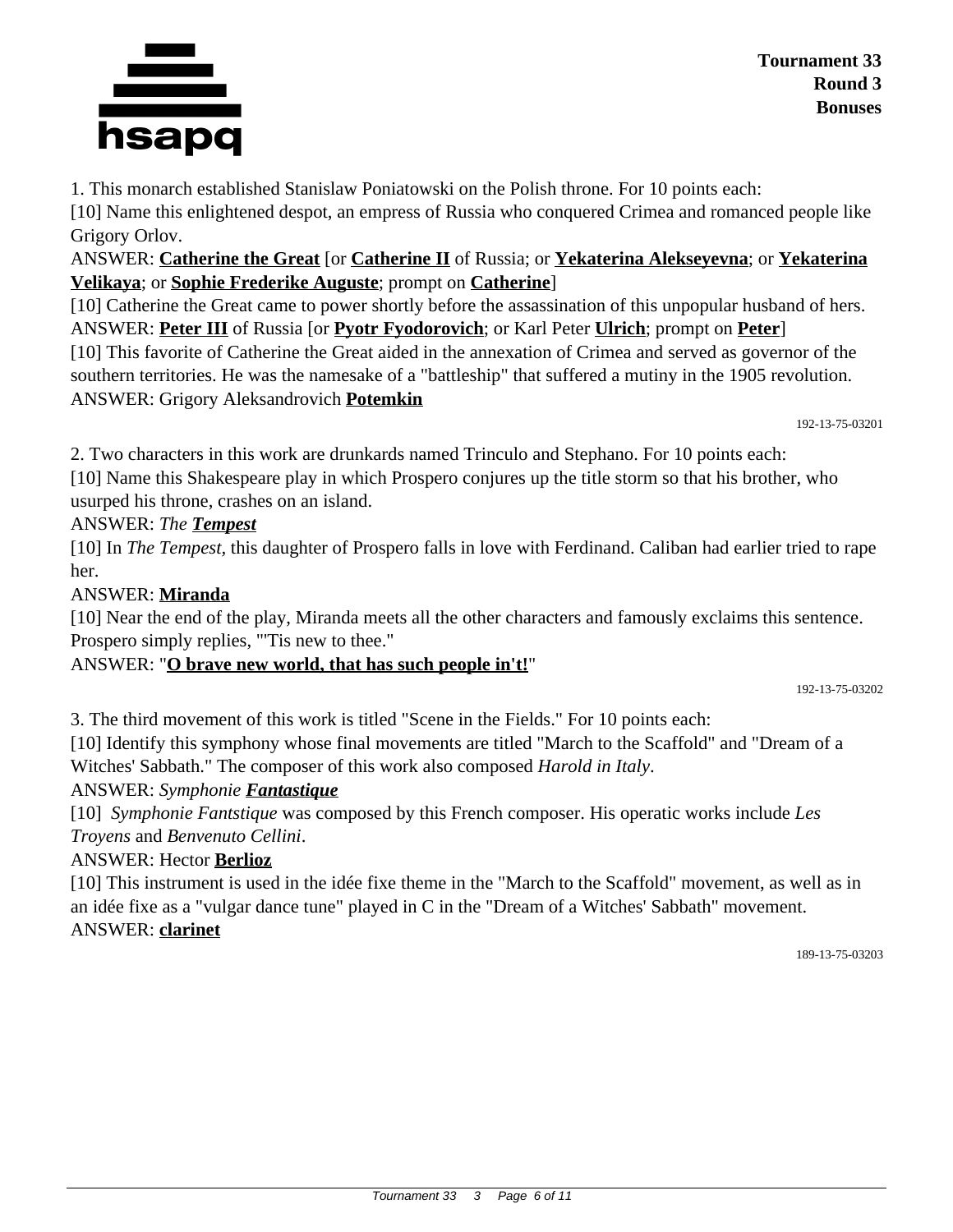4. This German scholar wrote long studies of *The Religion of China* and *The Religion of India.* For 10 points each:

[10] Name this sociologist, who also defined the state as a monopoly on legitimate violence.

## ANSWER: Max **Weber**

[10] Weber wrote this study arguing that Calvinist ideas, such as signs of predestination in this world, led to a more industrious culture.

ANSWER: *The Protestant Ethic and the Spirit of Capitalism* [or Die **Protestantische Ethik** und der Geist des Kapitalismus]

[10] Weber wrote on this activity "as a Vocation" in a work describing charisma as one of three foundations for rule. A common college major is the "science" of this field, which often looks at numerical models for voting.

# ANSWER: **politic**s [or **political** science]

104-13-75-03204

5. This movie's villain wears a prosthetic plate inside his mouth to hide the disfigurement caused by a failed cyanide pill. For 10 points each:

[10] Name this movie in which the antagonist, Raoul Silva, is determined to kill his former superior. It ends in the protagonist's ancestral home in Scotland.

## ANSWER: *Skyfall*

[10] *Skyfall* was the most recent film to feature this secret agent, who is also known as Agent 007.

ANSWER: James **Bond** [or **James** Bond]

[10] This Australian actor played James Bond once in the 1969 film *On Her Majesty's Secret Service.* The film is highly praised, even if his performance is not.

ANSWER: George Robert **Lazenby**

052-13-75-03205

6. This novel is narrated by Celie, whose letters to God compose the majority of this work. For 10 points each:

[10] Name this novel in which Celie is enjoined in a loveless marriage to Albert, while her sister Nettie travels to Africa.

## ANSWER: *The Color Purple*

[10] *The Color Purple* is a novel by this author of *The Temple of My Familiar.*

## ANSWER: Alice **Walker**

[10] This former lover of Albert is a carefree, independent woman, who runs off with Germaine, breaking Celie's heart.

ANSWER: **Shug** Avery [or Shug **Avery**]

192-13-75-03206

7. Answer some questions about some fundamental kinematics equations in physics. For 10 points each: [10] One equation in kinematics states that the final velocity is equal to the initial velocity plus the product of this quantity and time. It is the time derivative of velocity.

## ANSWER: **acceleration** [prompt on **a**]

[10] In free-fall motion, the initial velocity term collapses and you can set the change in height equal to the negative product of one-half, gravitational acceleration, and this quantity.

ANSWER: **time squared** [or the **square of time**; or **time raised to the second power**; prompt on answers which use **t** in place of **time**]

[10] Another of the kinematics equations sets the square of final velocity equal to the square of the initial velocity, plus the product of acceleration, displacement, and this constant of proportionality. ANSWER: **two**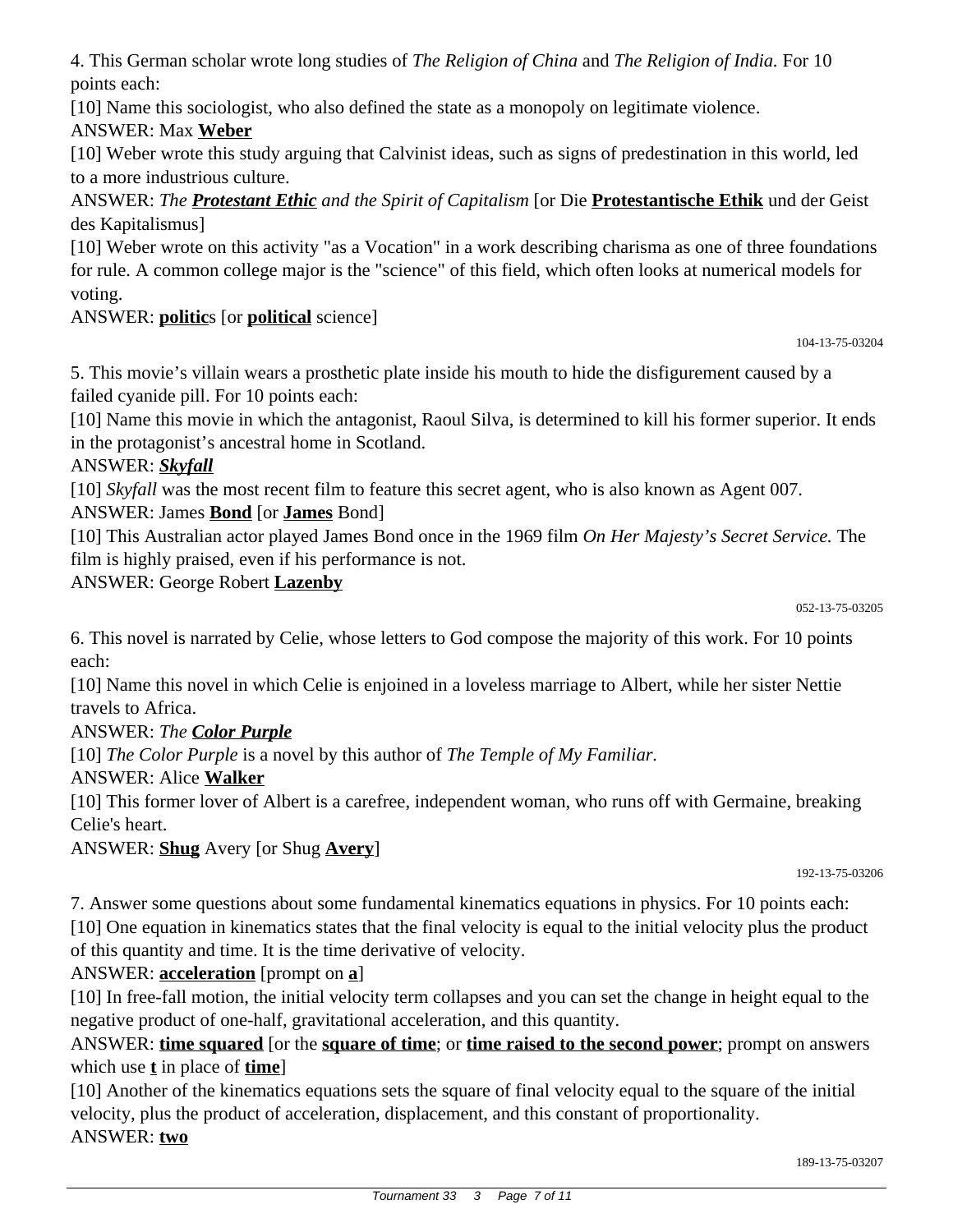8. Name these leaders of Egypt, for 10 points each.

[10] This leader from 1956 to 1970 united Egypt with Syria in the United Arab Republic. He also nationalized the Suez Canal.

ANSWER: Gamal Abdel **Nasser** [or Jamal Abd al-**Nasir**]

[10] Coming to power in the wake of Anwar Sadat's assassination, this man brought Egypt back to the Arab League, but he was ousted in 2011 after protests in Tahrir Square.

## ANSWER: Muhammad Hosni Said **Mubarak**

[10] This man, a leader of the 1952 Egyptian revolution and the author of *Egypt's Fate*, served as the first president of the Republic of Egypt.

## ANSWER: Muhammad **Naguib**

9. This organelle has been described as a "membrane factory." For 10 points each:

[10] Name this network of tubules and vesicles that is found in "rough" and "smooth" varieties, depending if there are protein-manufacturing ribosomes located on its surface.

## ANSWER: **endoplasmic reticulum** [or **ER**]

[10] This is the term for flattened regions of the rough endoplasmic reticulum, although it is more frequently used to refer to the flattened membrane disk that makes up the Golgi apparatus. A typical Golgi has 3 to 7 of these stacked together.

## ANSWER: **cisternae** [or **cisterna**]

[10] In the Golgi, apolipoprotein is phosphorylated and goes on to form this molecule in the liver. It works to transport lipids internally in the border and is one of the major groups of lipoproteins.

## ANSWER: **VLDL** [or **Very-low-density** lipoprotein]

052-13-75-03209

192-13-75-03208

10. Answer the following about trickster figures in myth, for 10 points each.

[10] American Indian folklore can involve trickster figures like Raven or this being, which resembles a canine mammal common in the Southwest.

#### ANSWER: **Coyote**

[10] This spider trickster in African folklore obtained all of the stories in the world from the sky-god Nyame.

#### ANSWER: **Anansi**

[10] The trickster character in American folklore, Br'er Rabbit, was popularized in the stories of "Uncle" Remus," a fictional character created by this journalist in 1881.

#### ANSWER: Joel Chandler **Harris**

052-13-75-03210

11. For 10 points each, name these problems from game theory:

[10] Two players each must decide to cooperate or defect. Each player's best result comes if he defects and the other does not.

#### ANSWER: **prisoner's dilemma**

[10] A contestant chooses one of three doors which may contain a prize in this problem, named after a game show host.

#### ANSWER: **Monty Hall** problem

[10] Any game where the profit of one player can only come at the expense of his opponent is in this class. ANSWER: **zero-sum** game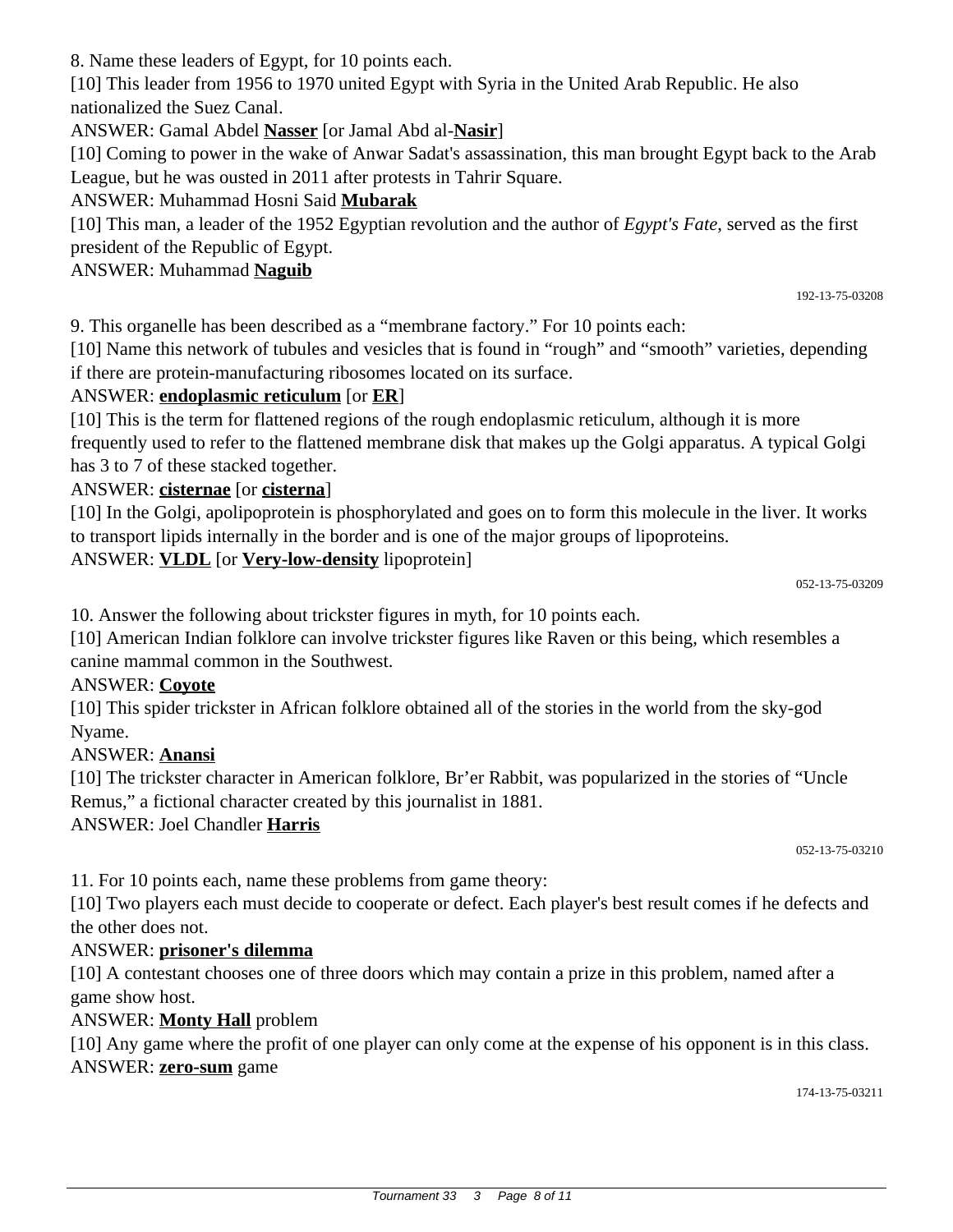Tournament 33 3 Page 9 of 11

12. This city-state was ruled for a year by the Thirty Tyrants. For 10 points each:

[10] Name this Greek city-state that was connected to its port Piraeus by the Long Walls and is called the "birthplace of democracy."

#### ANSWER: **Athens** [or **Athenai**]

[10] This practice in Athens involved exiling a person for 10 years if they were seen as a threat to stability. ANSWER: **ostracism** [or **ostrakophoria**]

[10] This Athenian statesman helped start democratic life in Athens by reforming the constitution and creating a new code of laws that was less strict than Draco's.

#### ANSWER: **Solon**

023-13-75-03212

13. This man mistakes a barber's basin being worn in the rain for the helmet of Mambrino. For 10 points each:

[10] Name this literary character assisted by Sancho Panza who mistakes windmills for giants.

ANSWER: Don **Quixote** [or Alonso **Quixano**; or **Alonso** Quixano]

[10] This Spanish author created Don Quixote.

ANSWER: Miguel **Cervantes** [or Miguel de **Cervantes** Saavedra]

[10] This fake knight defeats Don Quixote in battle and forces him to retire for a year, during which time Quixote recovers from his madness.

ANSWER: Knight of the **White Moon** [or **Samson** Carrasco; or Samson **Carrasco**]

023-13-75-03213

14. The title character of this opera is attacked by Don Jose while Escamillo is cheered by a nearby crowd. For 10 points each:

[10] Name this opera about a gypsy who enchants both a soldier and a bullfighter.

ANSWER: *Carmen*

[10] *Carmen* was composed by this Frenchman, who also composed *The Pearl Fishers*.

ANSWER: Georges **Bizet** [or Alexandre-Cesar-Leopold **Bizet**]

[10] Carmen sings that "Love is a rebellious bird" in this aria, which is named for a Cuban dance style. ANSWER: **Habanera** aria

023-13-75-03214

15. For 10 points each, answer the following about direct quotes attributed to God.

[10] This is the first direct quotation from God in the Bible, and precedes the first act of creation in the Book of Genesis.

#### ANSWER: **"Let there be light!"** [or "**yehi or**"]

[10] While calling out from this object, God is asked what he is and answers "I am that I am." Moses first hears God's voice in front of this seemingly unharmed organism on Mount Horeb.

#### ANSWER: the **burning bush** [prompt on **bush**]

[10] In the Gospels, the Holy Spirit descends in this form upon Jesus's baptism just before God's voice says "This is my Son, whom I love."

#### ANSWER: a **dove**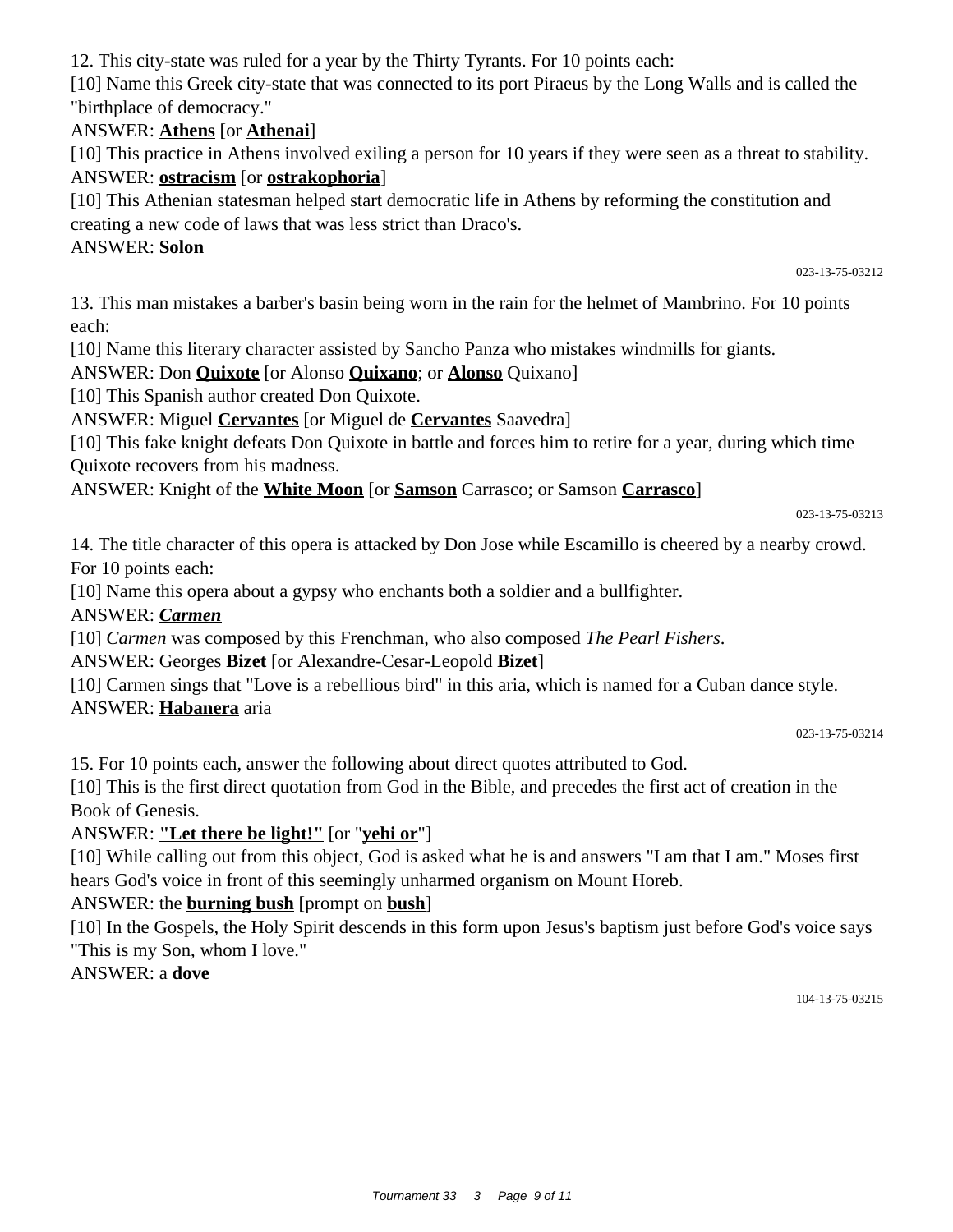16. This painting was exhibited at the Paris Salon in 1865, where it caused a scandal due to the title figure's provocative gaze. For 10 points each:

[10] Name this painting, in which a black servant holds flowers to the title prostitute, who lies on a bed with white sheets.

## ANSWER: *Olympia*

.

[10] *Olympia* is a painting by this artist, whose other controversial artworks include *Luncheon on the Grass*

## ANSWER: Edouard **Manet**

[10] The prostitute's pose in *Olympia* is similar to that of the title figure in *Sleeping Venus*, which was originally painted by this artist of *The Tempest*.

#### ANSWER: **Giorgione** [or Giorgio **Barbarelli** da Castelfranco]

140-13-75-03216

17. These acts raised citizenship requirements, authorized the imprisonment and deportation of immigrants during war, and allowed punishment for any form of treason. For 10 points each:

[10] Name this set of laws that angered Democratic-Republicans, since they were seen as a form of attack from Federalists.

#### ANSWER: **Alien and Sedition** Acts

[10] The Alien and Sedition Acts were passed under the presidency of this man, who lost in the Presidential Election of 1800, possibly as a result.

#### ANSWER: John **Adams**

[10] In response to the Alien and Sedition Acts, Thomas Jefferson and James Madison wrote these documents, stating that Congress should not have powers not listed in the Constitution.

ANSWER: **Virginia and Kentucky Resolutions** [or **Virginia and Kentucky Resolves**; accept in either order; prompt on partial answer]

140-13-75-03217

18. For 10 points each, name these plays by George Bernard Shaw.

[10] This play, the basis of the musical *My Fair Lady,* concerns the linguist Henry Higgins's attempts to reform a flower girl named Eliza Doolittle.

#### ANSWER: *Pygmalion*

[10] The title character of this play becomes disillusioned after her father, Andrew Undershaft, gives the Salvation Army financial contributions.

#### ANSWER: *Major Barbara*

[10] This work is sometimes performed without its third act, called "Don Juan in Hell," in which the protagonist, John Tanner, imagines himself in a philosophical debate.

#### ANSWER: *Man and Superman*